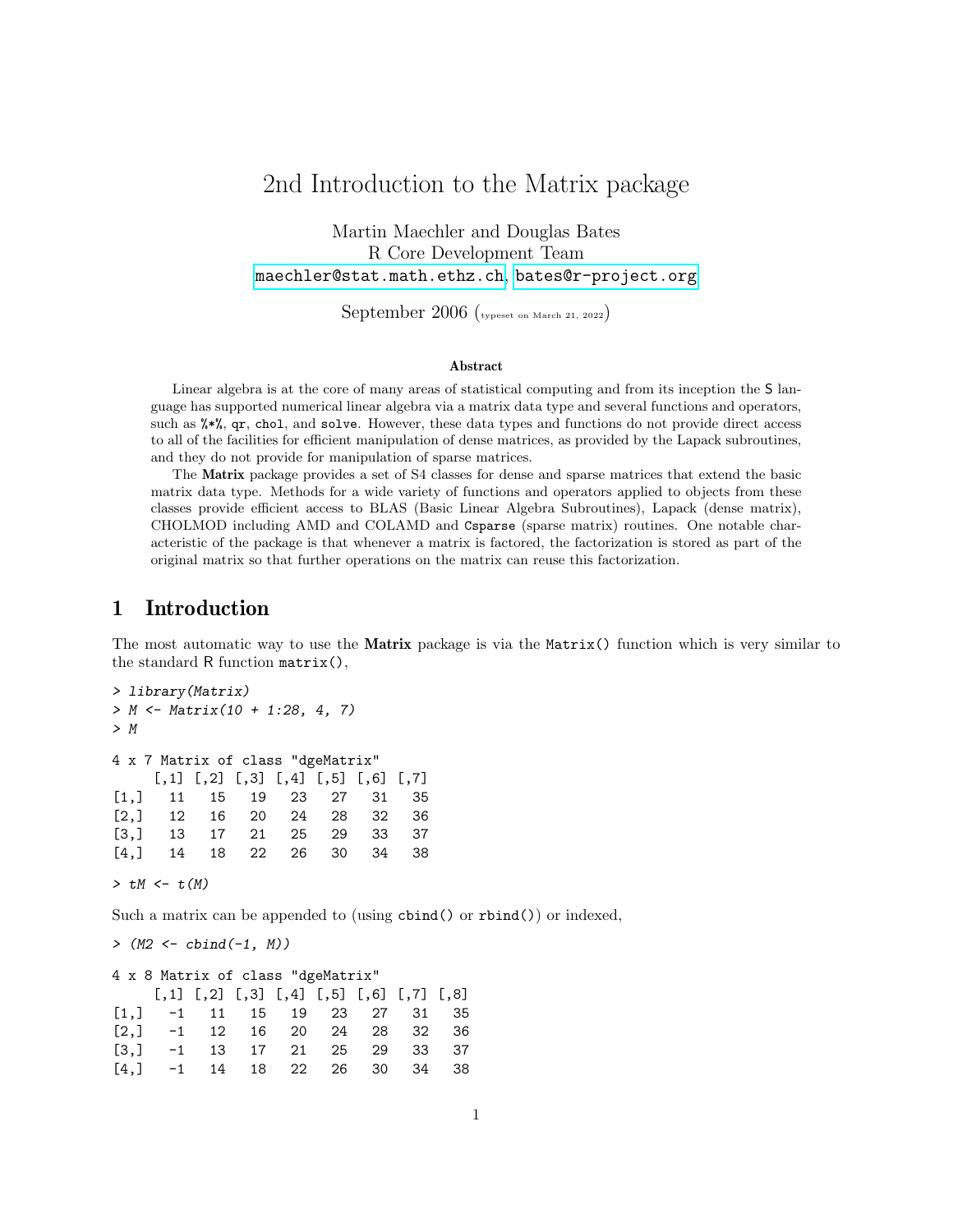$> M[2, 1]$ [1] 12  $> M[4, J]$ [1] 14 18 22 26 30 34 38

where the last two statements show customary matrix indexing, returning a simple numeric vector each<sup>[1](#page-1-0)</sup>. We assign 0 to some columns and rows to "sparsify" it, and some NAs (typically "missing values" in data analysis) in order to demonstrate how they are dealt with; note how we can "subassign" as usual, for classical R matrices (i.e., single entries or whole slices at once),

```
> M2[, c(2,4:6)] <- 0
> M2[2, ] < -0> M2 < - rbind(0, M2, 0)
> M2[1:2,2] <- M2[3,4:5] <- NA
and then coerce it to a sparse matrix,
> sM <- as(M2, "sparseMatrix")
> 10 * sM
6 x 8 sparse Matrix of class "dgCMatrix"
[1,] . NA . . . .
[2,] -10 NA 150 . . . 310 350
[3,] . . . NA NA . .
[4,] -10 . 170 . . . 330 370
[5,] -10 . 180 . . . 340 380
[6,] . . . . . .
> identical(sM * 2, sM + sM)
[1] TRUE
> is(sM / 10 + M2 %/% 2, "sparseMatrix")
[1] TRUE
```
where the last three calls show that multiplication by a scalar keeps sparcity, as does other arithmetic, but addition to a "dense" object does not, as you might have expected after some thought about "sensible" behavior:

```
> sM + 106 x 8 Matrix of class "dgeMatrix"
   [,1] [,2] [,3] [,4] [,5] [,6] [,7] [,8]
[1,] 10 NA 10 10 10 10 10 10
[2,] 9 NA 25 10 10 10 41 45
[3,] 10 10 10 NA NA 10 10 10
[4,] 9 10 27 10 10 10 43 47
[5,] 9 10 28 10 10 10 44 48
[6,] 10 10 10 10 10 10 10 10
```
<span id="page-1-0"></span><sup>1</sup>because there's an additional default argument to indexing, drop = TRUE. If you add " , drop = FALSE " you will get submatrices instead of simple vectors.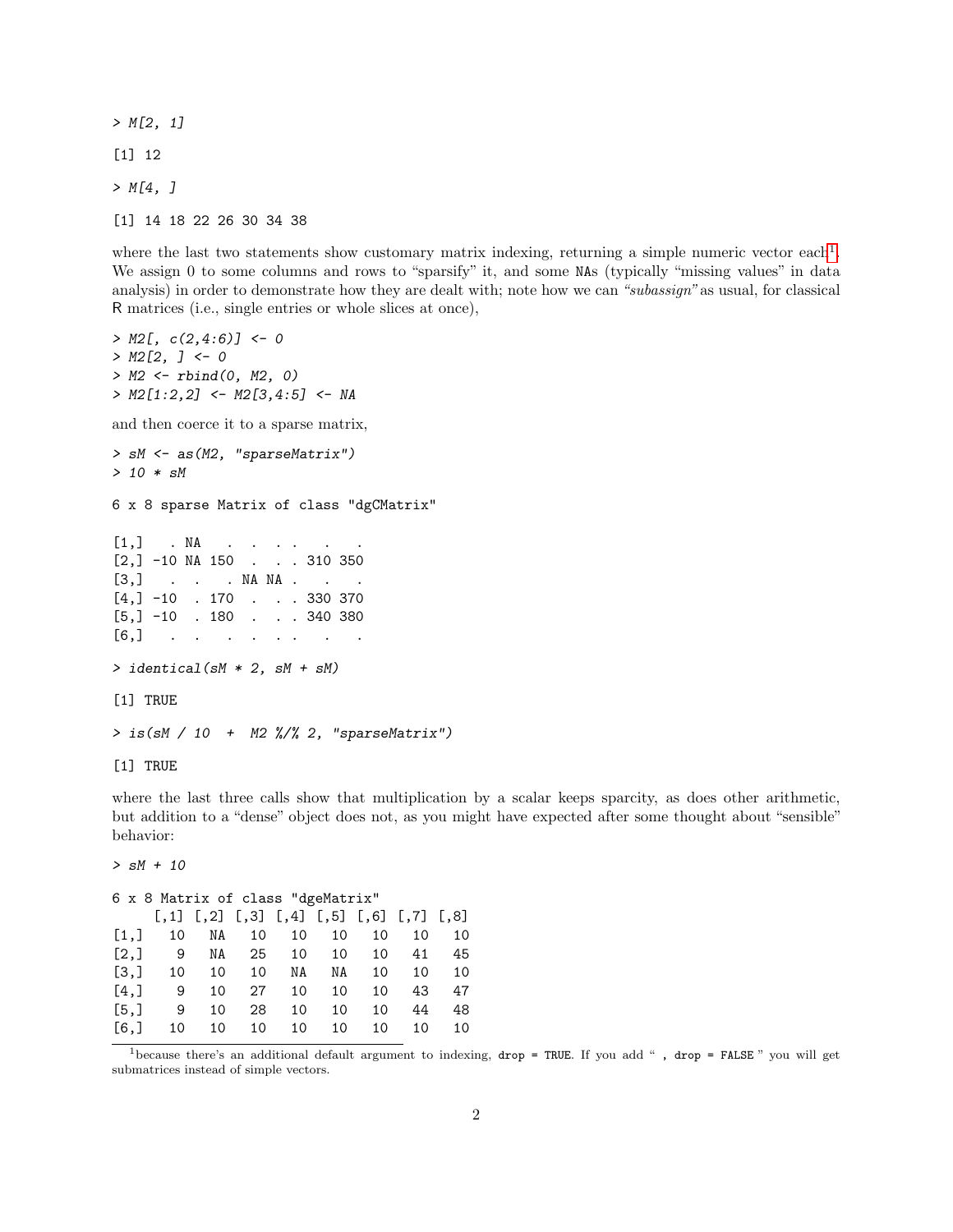Operations on our classed matrices include (componentwise) arithmetic  $(+, -, *, ',$  etc) as partly seen above, comparison  $(>, \le, etc), e.g.,$ 

```
> Mg2 \le - (sM > 2)> Mg2
6 x 8 sparse Matrix of class "lgCMatrix"
[1,] \cdot N \cdot \cdot \cdot \cdot \cdot[2,] : N | ... |[3,] . . . N N . . .
[4,] : . | . . . |[5,] : . | . . . . |[6,] . . . . . . . .
```
returning a logical sparse matrix. When interested in the internal structure, str() comes handy, and we have been using it ourselves more regulary than  $print()$ ing (or show()ing as it happens) our matrices; alternatively, summary() gives output similar to Matlab's printing of sparse matrices.

> str(Mg2)

```
Formal class 'lgCMatrix' [package "Matrix"] with 6 slots
  ..@ i : int [1:16] 1 3 4 0 1 1 3 4 2 2 ...
 ..@ p : int [1:9] 0 3 5 8 9 10 10 13 16
 ..@ Dim : int [1:2] 6 8
 ..@ Dimnames:List of 2
  .. ..$ : NULL
 .. ..$ : NULL
  ..@ x : logi [1:16] FALSE FALSE FALSE NA NA TRUE ...
  ..@ factors : list()
> summary(Mg2)
6 x 8 sparse Matrix of class "lgCMatrix", with 16 entries
  i j x
1 2 1 FALSE
2 4 1 FALSE
3 5 1 FALSE
4 1 2 NA
5 2 2 NA
6 2 3 TRUE
7 4 3 TRUE
8 5 3 TRUE
9 3 4 NA
10 3 5 NA
11 2 7 TRUE
12 4 7 TRUE
13 5 7 TRUE
14 2 8 TRUE
15 4 8 TRUE
16 5 8 TRUE
```
As you see from both of these, Mg2 contains "extra zero" (here FALSE) entries; such sparse matrices may be created for different reasons, and you can use drop0() to remove ("drop") these extra zeros. This should never matter for functionality, and does not even show differently for logical sparse matrices, but the internal structure is more compact: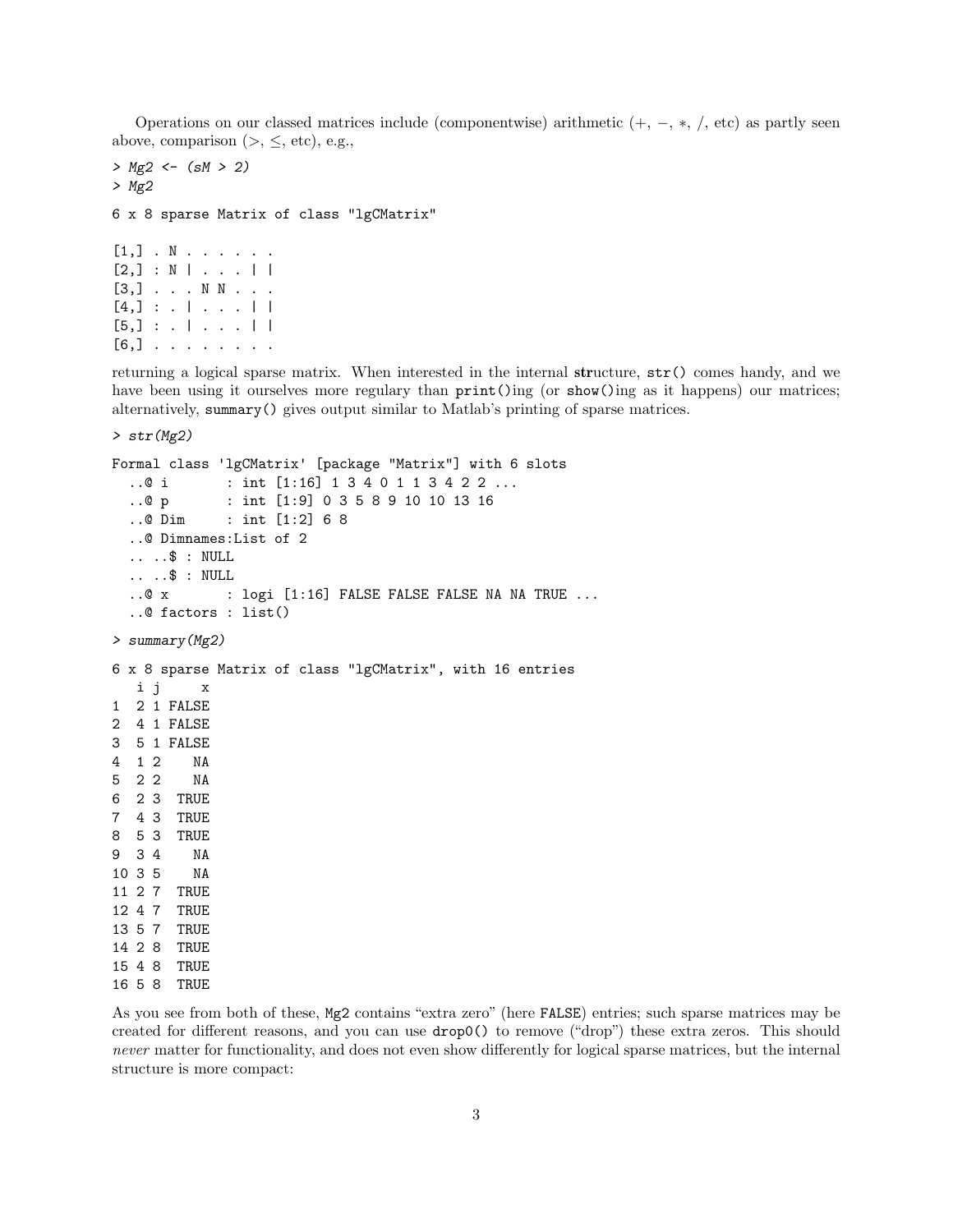```
> Mg2 <- drop0(Mg2)
> str(Mg2@x) # length 13, was 16
```
logi [1:13] NA NA TRUE TRUE TRUE NA ...

For large sparse matrices, visualization (of the sparsity pattern) is important, and we provide image() methods for that, e.g.,

> data(CAex)

> print(image(CAex, main = "image(CAex)")) # print(.) needed for Sweave



Further, i.e., in addition to the above implicitly mentioned "Ops" operators  $(+, *, \ldots, \leq, >, \ldots, \&$  which all work with our matrices, notably in conjunction with scalars and traditional matrices), the "Math"-operations (such as  $exp()$ ,  $sin()$  or  $gamma($ ) and "Math2" (round() etc) and the "Summary" group of functions,  $min($ ), range(), sum(), all work on our matrices as they should. Note that all these are implemented via so called group methods, see e.g., ?Arith in R. The intention is that sparse matrices remain sparse whenever sensible, given the matrix classes and operators involved, but not content specifically. E.g.,  $\langle$ sparse $\rangle$  +  $\langle$ dense $\rangle$ gives  $\langle$  dense $\rangle$  even for the rare cases where it would be advantageous to get a  $\langle$  sparse $\rangle$  result.

These classed matrices can be "indexed" (more technically "subset") as traditional S language (and hence R) matrices, as partly seen above. This also includes the idiom M [ M  $\langle op \rangle$   $\langle num \rangle$  ] which returns simple vectors,

> sM[sM > 2]

[1] NA NA 15 17 18 NA NA 31 33 34 35 37 38

 $>$  sml  $<-$  sM[sM  $<=$  2]

> sml

[1] 0 -1 0 -1 -1 0 NA NA 0 0 0 0 0 0 0 0 0 NA 0 0 0 0 0 [24] NA 0 0 0 0 0 0 0 0 0 0 0 0 0 0 0

and "subassign"ment similarly works in the same generality as for traditional S language matrices.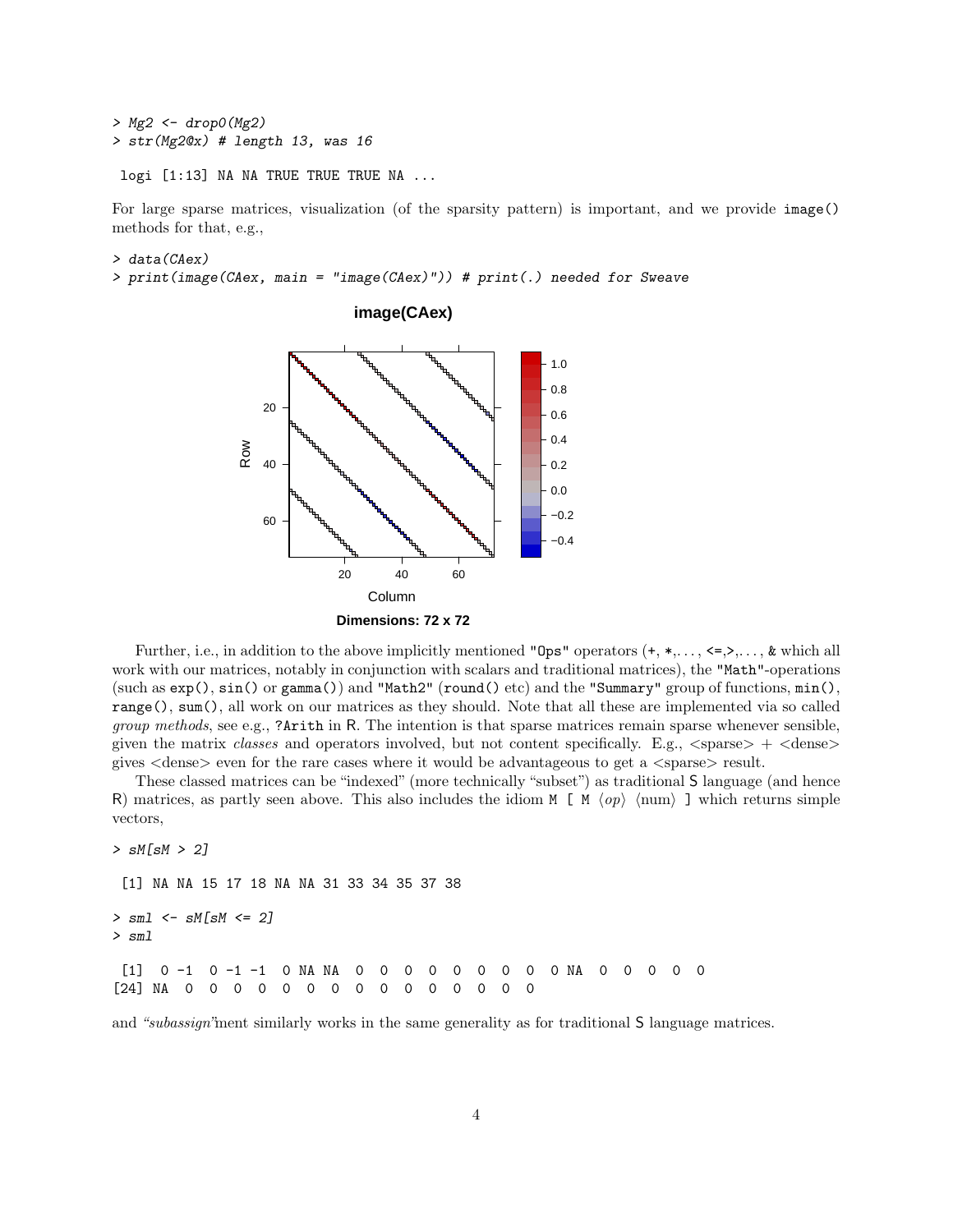#### 1.1 Matrix package for numerical linear algebra

Linear algebra is at the core of many statistical computing techniques and, from its inception, the S language has supported numerical linear algebra via a matrix data type and several functions and operators, such as %\*%, qr, chol, and solve. Initially the numerical linear algebra functions in R called underlying Fortran routines from the Linpack [\(Dongarra et al., 1979\)](#page-8-0) and Eispack [\(Smith et al., 1976\)](#page-8-1) libraries but over the years most of these functions have been switched to use routines from the Lapack [\(Anderson et al., 1999\)](#page-8-2) library which is the state-of-the-art implementation of numerical dense linear algebra. Furthermore, R can be configured to use accelerated BLAS (Basic Linear Algebra Subroutines), such as those from the Atlas [\(Whaley](#page-8-3) [et al., 2001\)](#page-8-3) project or other ones, see the R manual "Installation and Administration".

Lapack provides routines for operating on several special forms of matrices, such as triangular matrices and symmetric matrices. Furthermore, matrix decompositions like the QR decompositions produce multiple output components that should be regarded as parts of a single object. There is some support in R for operations on special forms of matrices (e.g. the backsolve, forwardsolve and chol2inv functions) and for special structures (e.g. a QR structure is implicitly defined as a list by the qr, qr.qy, qr.qty, and related functions) but it is not as fully developed as it could be.

Also there is no direct support for sparse matrices in R although [Koenker and Ng](#page-8-4) [\(2003\)](#page-8-4) have developed the SparseM package for sparse matrices based on SparseKit.

The Matrix package provides S4 classes and methods for dense and sparse matrices. The methods for dense matrices use Lapack and BLAS. The sparse matrix methods use CHOLMOD [\(Davis, 2005a\)](#page-8-5), CSparse [\(Davis, 2005b\)](#page-8-6) and other parts (AMD, COLAMD) of Tim Davis' "SuiteSparse" collection of sparse matrix libraries, many of which also use BLAS.

Todo: triu(), tril(), diag(), ... and  $as(.,.)$ , but of course only when they've seen a few different ones.

Todo: matrix operators include %\*%, crossprod(), tcrossprod(), solve()

TODO:  $expm()$  is the matrix exponential  $\dots$ ...

TODO: symmpart() and skewpart() compute the symmetric part,  $(x + t(x))/2$  and the skew-symmetric part,  $(x - t(x))/2$  of a matrix x.

Todo: factorizations include Cholesky() (or chol()), lu(),  $\text{qr}()$  (not yet for dense)

Todo: Although generally the result of an operation on dense matrices is a dgeMatrix, certain operations return matrices of special types.

TODO: E.g. show the distinction between  $t(mm)$  %\*% mm and crossprod(mm).

### 2 Matrix Classes

The Matrix package provides classes for real (stored as double precision), logical and so-called "pattern" (binary) dense and sparse matrices. There are provisions to also provide integer and complex (stored as double precision complex) matrices.

Note that in R, logical means entries TRUE, FALSE, or NA. To store just the non-zero pattern for typical sparse matrix algorithms, the pattern matrices are *binary*, i.e., conceptually just TRUE or FALSE. In Matrix, the pattern matrices all have class names starting with "n" (pattern).

#### 2.1 Classes for dense matrices

For the sake of brevity, we restrict ourselves to the *real* (double) classes, but they are paralleled by logical and pattern matrices for all but the positive definite ones.

dgeMatrix Real matrices in general storage mode

dsyMatrix Symmetric real matrices in non-packed storage

dspMatrix Symmetric real matrices in packed storage (one triangle only)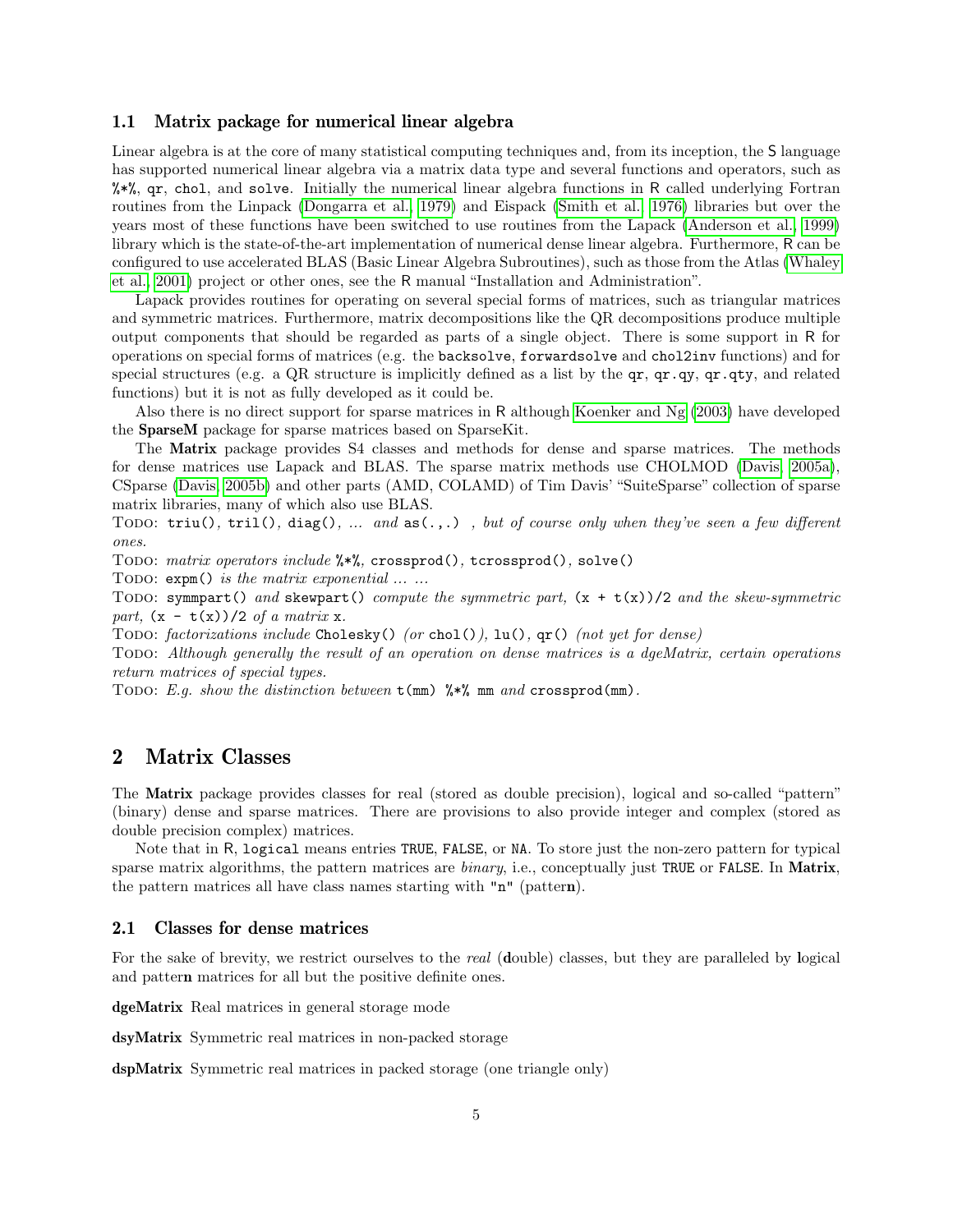dtrMatrix Triangular real matrices in non-packed storage

dtpMatrix Triangular real matrices in packed storage (triangle only)

dpoMatrix Positive semi-definite symmetric real matrices in non-packed storage

dppMatrix ditto in packed storage

Methods for these classes include coercion between these classes, when appropriate, and coercion to the matrix class; methods for matrix multiplication (%\*%); cross products (crossprod), matrix norm (norm); reciprocal condition number (rcond); LU factorization (1u) or, for the poMatrix class, the Cholesky decomposition (chol); and solutions of linear systems of equations (solve).

Whenever a factorization or a decomposition is calculated it is preserved as a (list) element in the factors slot of the original object. In this way a sequence of operations, such as determining the condition number of a matrix then solving a linear system based on the matrix, do not require multiple factorizations of the same matrix nor do they require the user to store the intermediate results.

#### 2.2 Classes for sparse matrices

Used for large matrices in which most of the elements are known to be zero (or FALSE for logical and binary ("pattern") matrices).

Sparse matrices are automatically built from Matrix() whenever the majority of entries is zero (or FALSE respectively). Alternatively, sparseMatrix() builds sparse matrices from their non-zero entries and is typically recommended to construct large sparse matrices, rather than direct calls of new().

Todo: E.g. model matrices created from factors with a large number of levels

Todo: or from spline basis functions (e.g. COBS, package cobs), etc.

Todo: Other uses include representations of graphs. indeed; good you mentioned it! particularly since we still have the interface to the graph package. I think I'd like to draw one graph in that article — maybe the undirected graph corresponding to a crossprod() result of dimension ca.  $50<sup>2</sup>$ 

Todo: Specialized algorithms can give substantial savings in amount of storage used and execution time of operations.

Todo: Our implementation is based on the CHOLMOD and CSparse libraries by Tim Davis.

#### 2.3 Representations of sparse matrices

#### 2.3.1 Triplet representation (TsparseMatrix)

Conceptually, the simplest representation of a sparse matrix is as a triplet of an integer vector i giving the row numbers, an integer vector j giving the column numbers, and a numeric vector x giving the non-zero values in the matrix.<sup>[2](#page-5-0)</sup> In Matrix, the TsparseMatrix class is the virtual class of all sparse matrices in triplet representation. Its main use is for easy input or transfer to other classes.

As for the dense matrices, the class of the x slot may vary, and the subclasses may be triangular, symmetric or unspecified ("general"), such that the  ${\tt TsparseMatrix}$  class has several<sup>[3](#page-5-1)</sup> 'actual" subclasses, the most typical (numeric, general) is dgTMatrix:

> getClass("TsparseMatrix") # (i,j, Dim, Dimnames) slots are common to all

Virtual Class "TsparseMatrix" [package "Matrix"]

#### Slots:

<span id="page-5-0"></span><sup>&</sup>lt;sup>2</sup>For efficiency reasons, we use "zero-based" indexing in the Matrix package, i.e., the row indices i are in 0:  $(\text{now}(.)-1)$  and the column indices j accordingly.

<span id="page-5-1"></span> $3$ the  $3 \times 3$  actual subclasses of TsparseMatrix are the three structural kinds, namely triangular, symmetric and general, times three entry classes, double, logical, and pattern.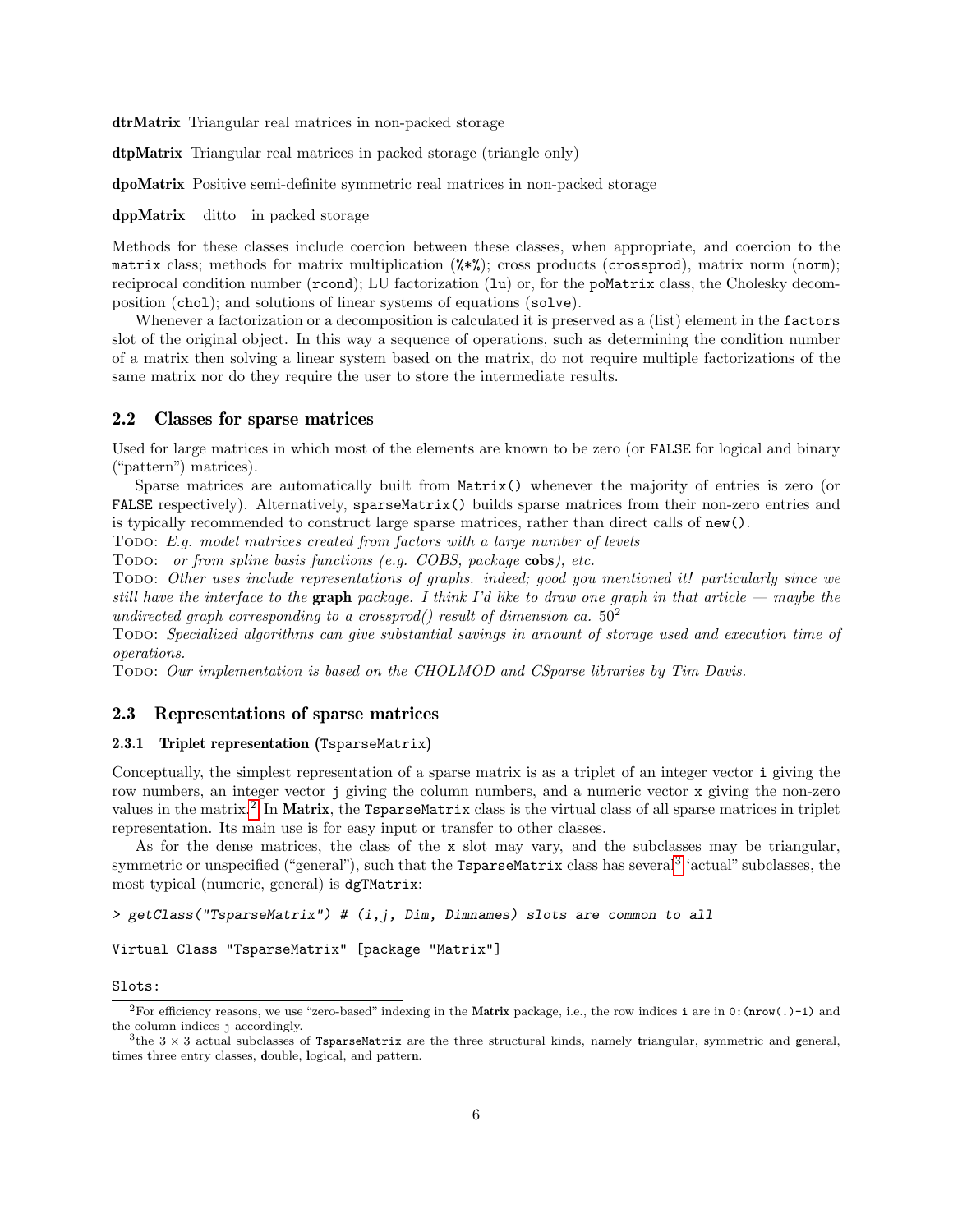```
Name: i j Dim Dimnames
Class: integer integer integer list
Extends:
Class "sparseMatrix", directly
Class "Matrix", by class "sparseMatrix", distance 2
Class "mMatrix", by class "Matrix", distance 3
Class "replValueSp", by class "Matrix", distance 3
Known Subclasses: "dgTMatrix", "dtTMatrix", "dsTMatrix", "lgTMatrix", "ltTMatrix",
"lsTMatrix", "ngTMatrix", "ntTMatrix", "nsTMatrix"
> getClass("dgTMatrix")
Class "dgTMatrix" [package "Matrix"]
Slots:
Name: i j Dim Dimnames x factors
Class: integer integer integer list numeric list
Extends:
Class "TsparseMatrix", directly
Class "dsparseMatrix", directly
Class "generalMatrix", directly
Class "dMatrix", by class "dsparseMatrix", distance 2
Class "sparseMatrix", by class "dsparseMatrix", distance 2
Class "compMatrix", by class "generalMatrix", distance 2
Class "Matrix", by class "TsparseMatrix", distance 3
Class "xMatrix", by class "dMatrix", distance 3
Class "mMatrix", by class "Matrix", distance 4
Class "replValueSp", by class "Matrix", distance 4
```
Note that the *order* of the entries in the  $(i, j, x)$  vectors does not matter; consequently, such matrices are not unique in their representation. [4](#page-6-0)

#### 2.3.2 Compressed representations: CsparseMatrix and RsparseMatrix

For most sparse operations we use the compressed column-oriented representation (virtual class CsparseMatrix) (also known as "csc", "compressed sparse column"). Here, instead of storing all column indices j, only the start index of every column is stored.

Analogously, there is also a compressed sparse row (csr) representation, which e.g. is used in in the SparseM package, and we provide the RsparseMatrix for compatibility and completeness purposes, in addition to basic coercion ((as( $\ldots$  < cl>) between the classes. These compressed representations remove the redundant row (column) indices and provide faster access to a given location in the matrix because you only need to check one row (column).

There are certain advantages<sup>[5](#page-6-1)</sup> to csc in systems like R, Octave and Matlab where dense matrices are stored in column-major order, therefore it is used in sparse matrix libraries such as CHOLMOD or CSparse

<span id="page-6-0"></span><sup>&</sup>lt;sup>4</sup>Furthermore, there can be *repeated* (i,j) entries with the customary convention that the corresponding x entries are *added* to form the matrix element  $m_{ij}$ .

<span id="page-6-1"></span><sup>&</sup>lt;sup>5</sup>routines can make use of high-level ("level-3") BLAS in certain sparse matrix computations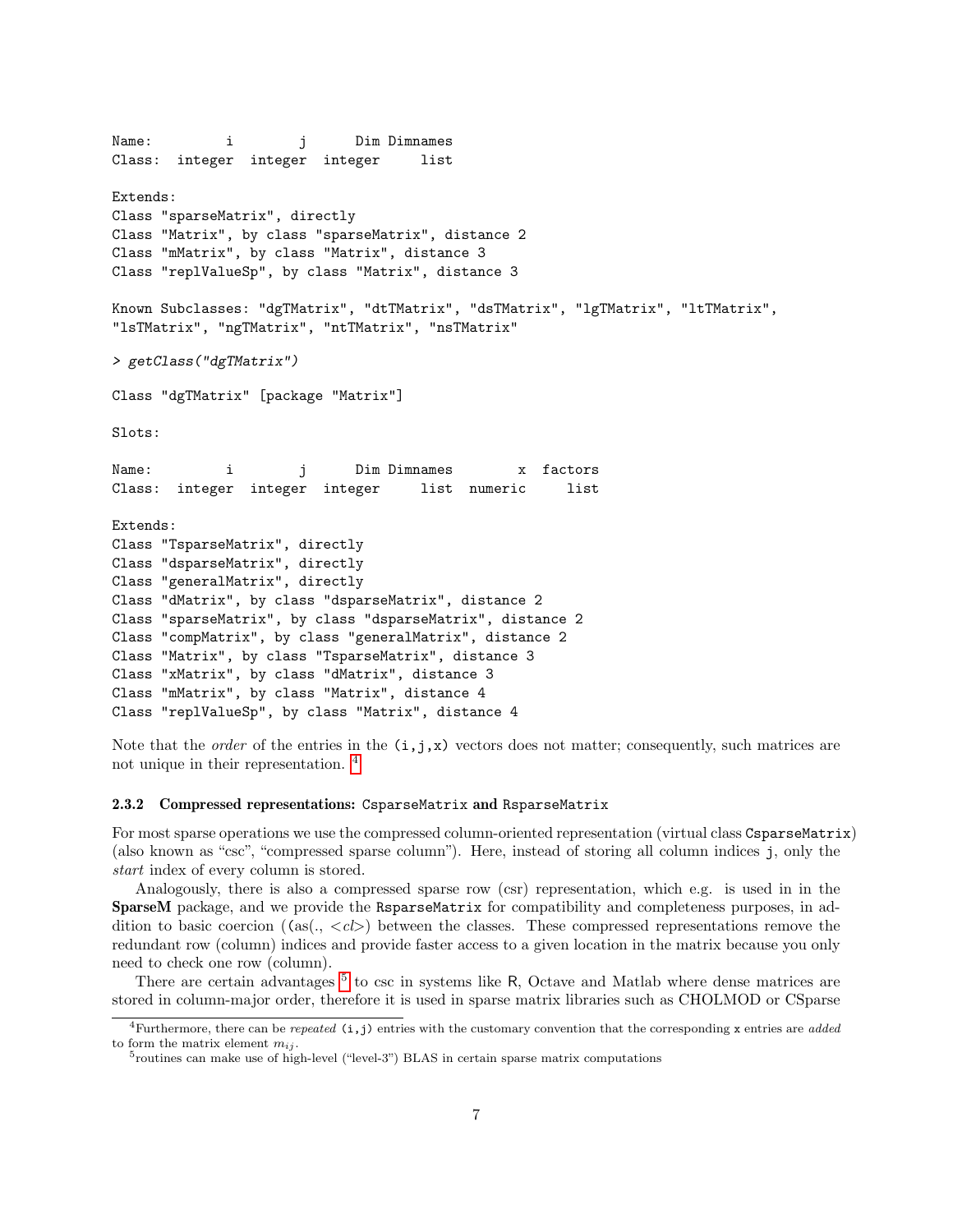of which we make use. For this reason, the CsparseMatrix class and subclasses are the principal classes for sparse matrices in the Matrix package.

The Matrix package provides the following classes for sparse matrices ... FIXME

dgTMatrix general, numeric, sparse matrices in (a possibly redundant) triplet form. This can be a convenient form in which to construct sparse matrices.

dgCMatrix general, numeric, sparse matrices in the (sorted) compressed sparse column format.

dsCMatrix symmetric, real, sparse matrices in the (sorted) compressed sparse column format. Only the upper or the lower triangle is stored. Although there is provision for both forms, the lower triangle form works best with TAUCS.

dtCMatrix triangular, real, sparse matrices in the (sorted) compressed sparse column format.

Todo: Can also read and write the Matrix Market and read the Harwell-Boeing representations. Todo: Can convert from a dense matrix to a sparse matrix (or use the Matrix function) but going through an intermediate dense matrix may cause problems with the amount of memory required. Todo: similar range of operations as for the dense matrix classes.

# 3 More detailed examples of "Matrix" operations

Have seen drop0() above, showe a nice double example (where you see "." and "0").

Show the use of  $\dim$  - for resizing a (sparse) matrix.

Maybe mention nearPD().

Todo: Solve a sparse least squares problem and demonstrate memory / speed gain TODO: mention lme4 and lmer(), maybe use one example to show the matrix sizes.

## 4 Notes about S4 classes and methods implementation

Maybe we could give some glimpses of implementations at least on the R level ones? Todo: The class hierarchy: a non-trivial tree where only the leaves are "actual" classes. Todo: The main advantage of the multi-level hierarchy is that methods can often be defined on a higher (virtual class) level which ensures consistency [and saves from "cut  $\mathcal{C}$  paste" and forgetting things] Todo: Using Group Methods

# 5 Session Info

> toLatex(sessionInfo())

- R version 4.1.3 Patched (2022-03-10 r81874), x86\_64-pc-linux-gnu
- Locale: LC\_CTYPE=en\_US.UTF-8, LC\_NUMERIC=C, LC\_TIME=en\_US.UTF-8, LC\_COLLATE=C, LC\_MONETARY=en\_US.UTF-8, LC\_MESSAGES=en\_US.UTF-8, LC\_PAPER=en\_US.UTF-8, LC\_NAME=C, LC\_ADDRESS=C, LC\_TELEPHONE=C, LC\_MEASUREMENT=en\_US.UTF-8, LC\_IDENTIFICATION=C
- Running under: Debian GNU/Linux 11 (bullseye)
- Matrix products: default
- BLAS: /srv/R/R-patched/build.22-03-12/lib/libRblas.so
- LAPACK: /srv/R/R-patched/build.22-03-12/lib/libRlapack.so

8

many mor  $-$  maybe ex plain naming scheme? . . .